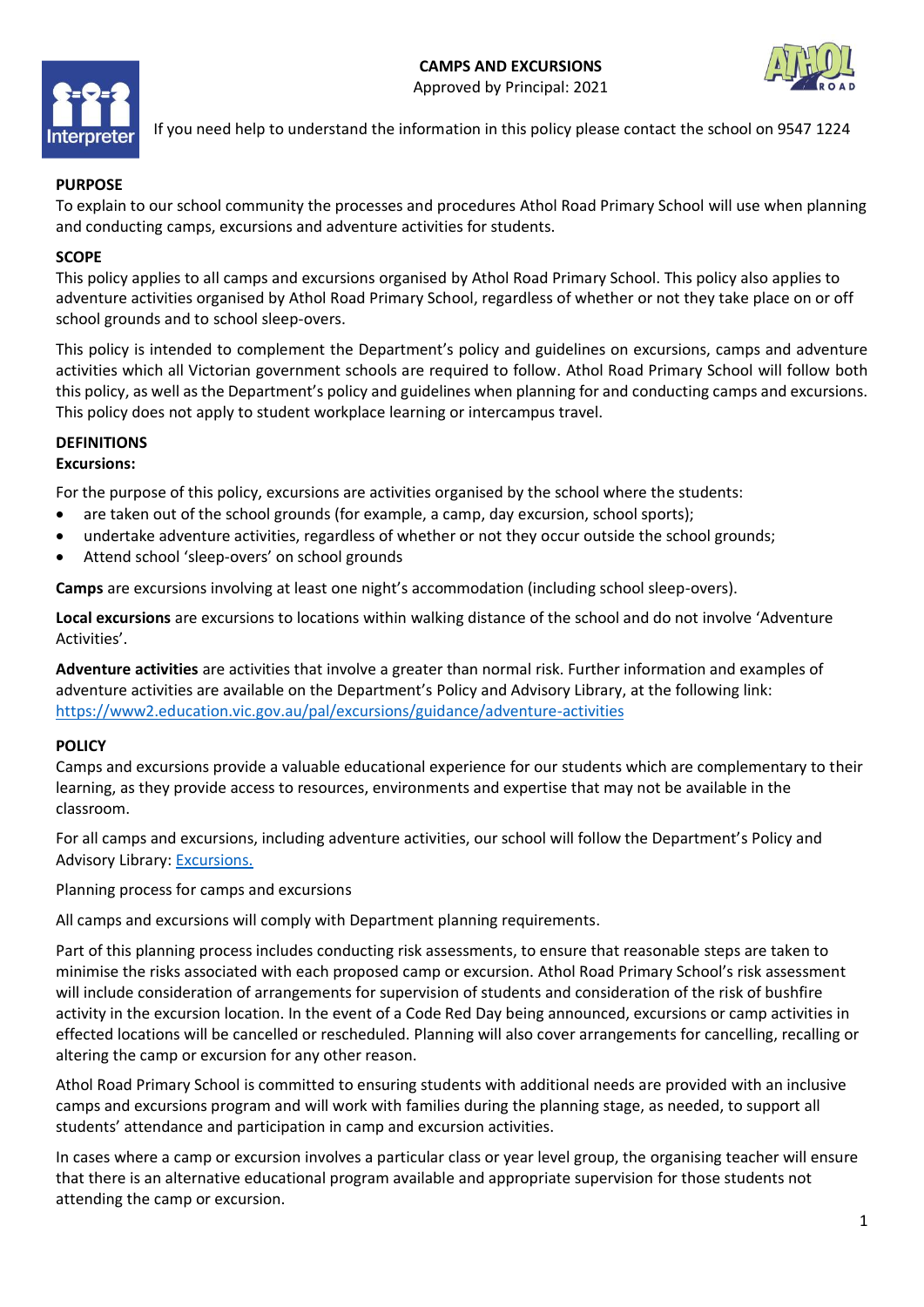## **Supervision**

Athol Road Primary School follows the Department's guidelines in relation to supervision of students during excursions and camps.

All excursion staff (including parent volunteers) will be familiar with supervision requirements and the specific procedures for dealing with emergencies on each camp and excursion.

All school staff will be aware that they retain overall responsibility for the supervision and care of students throughout all camps and excursions (including adventure activities), regardless of whether or not external providers are managing the activity.

#### **Parent volunteers**

Parents may be invited to assist with camps and excursions. School staff will notify parents/carers of any costs associated with attending. School staff are in charge of camps and excursions and parent/carer volunteers are expected to follow teachers' instructions. When deciding which parents/carers will attend, the Organising Teacher will take into account: any valuable skills the parents/carers have to offer (e.g. bus licence, first aid etc.) and the special needs of particular students.

### **Volunteer and external provider checks**

Athol Road Primary School requires all parent or carer camp or excursion volunteers and all external providers working directly with our students to have a current Working with Children Check Clearance.

### **Parent/carer consent**

For all camps and excursions, other than local excursions, Athol Road Primary School will provide parents/carers with a specific consent form outlining the details of the proposed activity. Athol Road Primary School uses Sentral to inform parents about camps and excursions and to seek their consent. Parents/carers are encouraged to contact the school to discuss any questions or concerns that they or their child may have with a proposed camp or excursion.

For local excursions, Athol Road Primary School will provide parents and carers with an annual Local Excursions consent form at the start of each school year or upon enrolment if students enrol during the school year. Athol Road Primary School will also provide advance notice to parents/carers of an upcoming local excursion through Sentral and/or a notice home in the student's bag. For local excursions that occur on a recurring basis (for example weekly outings to the local oval for sports lessons), Athol Road Primary School will notify parents once only prior to the commencement of the recurring event.

## **Cost of camps and excursions, refunds and support**

The cost of all camps and excursions are to be paid by parents/carers unless alternative arrangements have been agreed to by the Principal prior to the excursion. All families will be given sufficient time to make payments for all activities. Consent forms will have clearly stated payment amounts and payment finalisation dates.

Students who have not finalised payment by the required date will not be allowed to attend unless the Principal determines exceptional circumstances apply.

Athol Road Primary School will make all efforts to ensure that students are not excluded for financial reasons. Families experiencing financial difficulty are invited to discuss alternative payment arrangements with the Principal and/or the Business Manager who can also discuss family eligibility for the Department's Camps, Sports and Excursions Fund (CSEF), which provides payments for eligible students to attend school activities, including camps and excursions. Applications for the CSEF are open to families holding a valid means-tested concession card or temporary foster parents and are facilitated by the school. Further information about the CSEF and the application form are available at [Camps, Sports and Excursions Fund.](https://www2.education.vic.gov.au/pal/camps-sports-and-excursions-fund/policy)

If a camp or excursion is cancelled or altered by the school, or a student is no longer able to attend part or all of the camp or excursion, our school will consider requests for partial or full refunds of payments made by parents/carers on a case-by-case basis taking into account the individual circumstances. Generally we will not be able to refund payments made for costs that have already been paid where those funds have already been transferred or committed to a third party and no refund is available to the school. Where possible, we will provide information about refunds to parents/carers at the time of payment.

#### **Student health**

Parents and carers need to ensure the school has up-to-date student health information prior to camps and excursions. A member of staff will be appointed with responsibility for the health needs of the students for each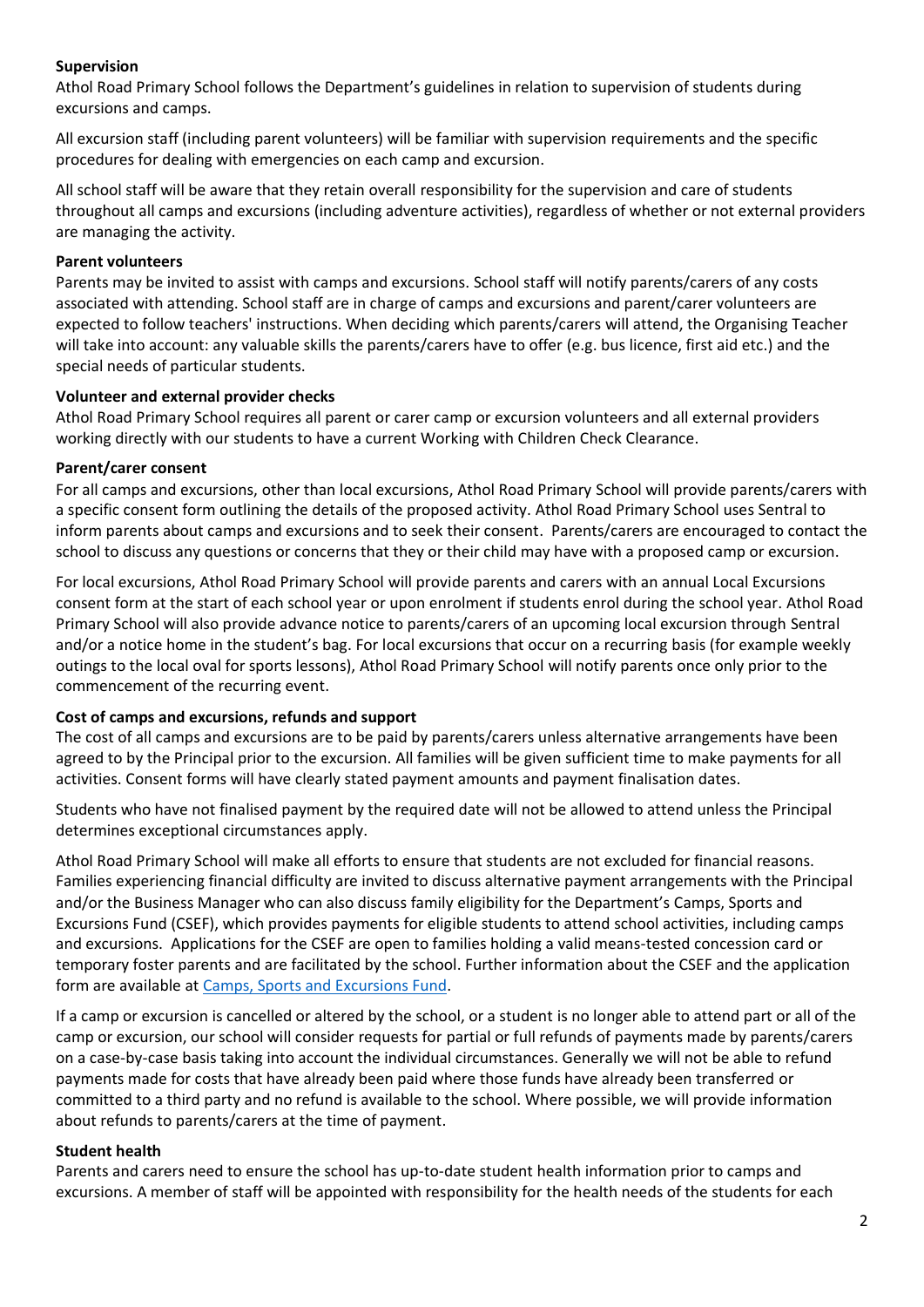camp/excursion. Teachers will administer any medication provided according to our *Medication* policy and the student's signed *Medication Authority Form*. To meet the school's obligations relating to safety, a first aid kit and mobile phone will be taken by teachers on all camps and excursions.

It is the responsibility of parents and carers to ensure their child/children are in good health when attending excursions and camps. If a student becomes ill during a camp and is not able to continue at camp it is the parent/carer's responsibility to collect them and cover any associated costs. If the Principal approves a student joining a camp late, transport to the camp is the parent/carer's responsibility.

# **Behaviour expectations**

Students participating in camps and excursions are required to cooperate and display appropriate behaviour to ensure the camp or excursion is a safe, positive and educational experience for all students involved.

Parents/carers will be notified if their child is in danger of losing the privilege to participate in an excursion or camp due to behaviour that does not meet the standards of behaviour set out in the school's *Student Wellbeing and Engagement Policy, Student Code of Conduct* and *Bullying Prevention Policy*. The decision to exclude a student will be made by the Principal or Assistant Principal, in consultation with the organising teacher. Both the parent/carer and the student will be informed of this decision prior to the camp or excursion.

If on a camp or excursion the Teacher in Charge considers an individual student's behaviour does not meet required standards, then the Principal or their nominee may determine that a student should return home during the camp or excursion. In these circumstances the parent/carer is responsible for the collection of the student and any costs associated with this.

Disciplinary measures apply to students on camps and excursions consistent with our school's *Student Wellbeing and Engagement Policy, Student Code of Conduct* and *Bullying Prevention Policy*.

# **Electronic Devices**

Students will not be permitted to bring electronic devices to camps or excursions except with prior approval from the Principal. Approval for students to bring electronic devices to a camp or excursion in exceptional circumstances and when it is in the best interests of the student, and may place conditions on its location and use during the camp or excursion.

## **Food**

Students are not permitted to bring their own supply of food items to camps and excursions unless the item is medically indicated and discussed with the organising teacher, or included as an item on the clothing and equipment list for that camp or excursion.

## **Accident and Ambulance Cover**

Any costs associated with student injury rest with parents/carers unless the Department is liable in negligence (liability is not automatic).

Unless otherwise indicated, Athol Road Primary School and the Department do not provide student accident or ambulance cover. Parents/carers may wish to obtain student accident insurance cover and/or ambulance cover, depending on their health insurance arrangements and any other personal considerations.

# **COMMUNICATION**

This policy will be communicated to our school community in the following way:

- Included in staff induction processes and staff training
- Available publicly on our school's website
- Included in staff handbook/manual
- Discussed at staff briefings/meetings as required
- Discussed at parent information nights/sessions
- Reminders in the school newsletter
- Hard copy available from school administration upon request

## **FURTHER INFORMATION AND RESOURCES**

This policy should be read in conjunction with the following Department polices and guidelines:

- [Excursions](https://www2.education.vic.gov.au/pal/excursions/policy)
- [Camps, Sports and Excursions Fund](https://www2.education.vic.gov.au/pal/camps-sports-and-excursions-fund/policy)